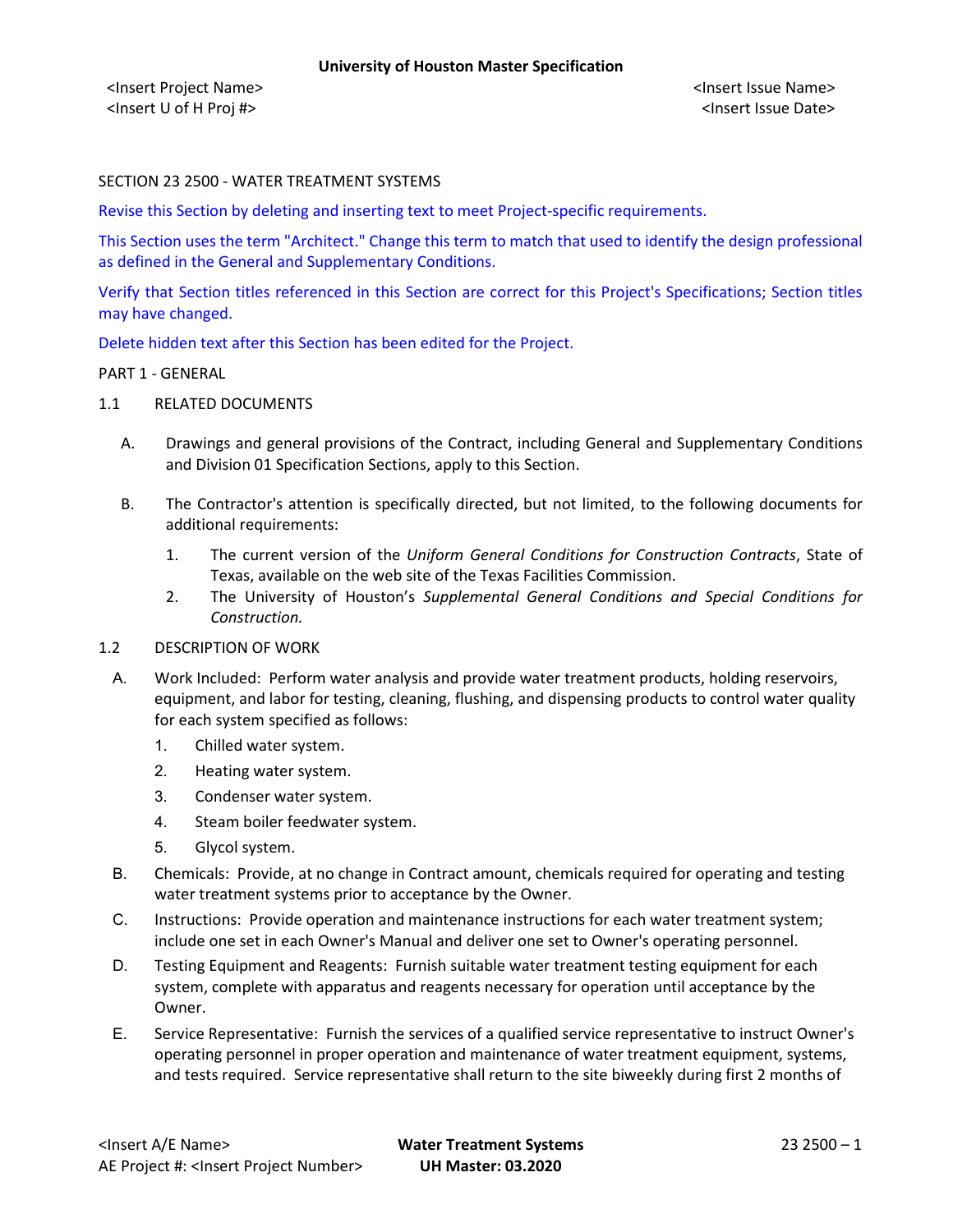<Insert Project Name> <Insert Issue Name> <Insert U of H Proj #> <Insert Issue Date>

operation and monthly during the remainder of the guarantee period. At such times, service representative shall check and adjust water treatment system operation, check efficiency of chemicals and chemical applications, and instruct and advise operating personnel.

- F. Replacement and Rework: Replace defective or nonconforming materials and equipment with new materials and equipment, at no change in Contract amount, for one year after successful start-up of the system. All warranty work shall be FOB as installed at the project site.
	- 1. Guarantee: Provide system by manufacturer willing to execute the required guarantee.
	- 2. Agreement to Maintain: Provide system by manufacturer willing to execute (with the Owner) the required agreement for continued maintenance of the system.

### 1.3 QUALITY ASSURANCE

- A. Qualifications: To perform work under this Section, the Contractor shall have:
	- 1. Research and development facilities.
	- 2. Regional laboratories capable of making water analysis.
	- 3. A service department and qualified technical service representatives located within a reasonable distance of the project site.
	- 4. Service representatives who are Registered Engineers or factory-certified technicians with not less than 5 years of water treatment experience with the water treatment system manufacturer.

### **[SELECT ONE OF THE FOLLOWING]**

- **B. [Manufacturers: Provide water treatment chemicals and products manufactured by one of the following:**
	- 1. **DuBois.**
	- 2. **Mitco.**
	- 3. **Mogul.**
	- 4. **Morr.**
	- 5. **Nalco.**
	- 6. **Uniloc.]**

[**OR**]

- **C. [Manufacturers: Vendor for water treatment chemicals and treatment shall be [Nalco] [\_\_\_\_\_\_\_\_\_\_\_\_\_\_\_\_] to insure compatibility with the existing water systems which are being extended under this project.]**
- D. Chemicals: Chemicals shall meet all requirements of federal, state and local pollution requirements and all other applicable laws and governing regulations. In addition, all chemicals shall be fully compatible with all components and parts of the particular system being treated. All chemical containers and labeling shall be in accordance with applicable regulations.
- E. Packaging and Labeling: Supply water treatment chemicals in metal drums, fiber drums with plastic liners, or plastic lined "liqui-paks" as best suited to the materials. Paper bags or unlined cardboard cartons will not be acceptable. Chemicals in domestic water systems, and biocides, regardless of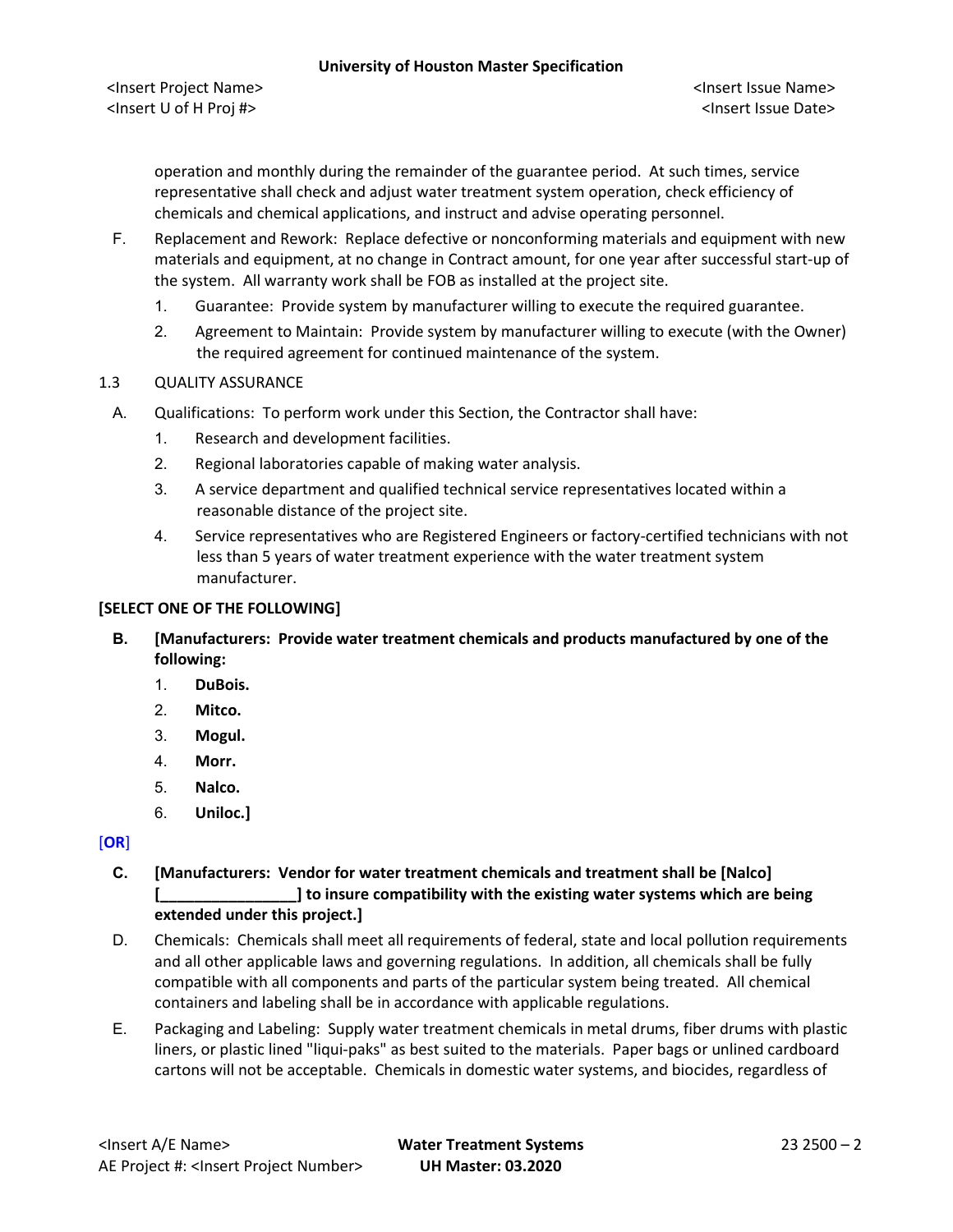<Insert Project Name> <Insert Issue Name> <Insert U of H Proj #> <Insert Issue Date>

where used, shall be registered with the U.S. Department of Agriculture (USDA) or the U.S. Environmental Protection Agency (EPA) and labeled as required by law.

- F. Electrical Standards: Provide electrical products which have been tested, listed, and labeled by Underwriters' Laboratories, Inc. (UL) and comply with National Electrical Manufacturers' Association (NEMA) standards.
- G. Chemical Standards: Provide chemical products acceptable under state and local pollution control or other governing regulations.

# 1.4 SUBMITTALS

- A. Shop Drawing submittals shall include, but not be limited to, the following:
	- 1. A water analysis, including the name and address of the company performing the analysis.
	- 2. Cut sheets on all proposed chemical treatments [and a statement of compatibility with existing treatment chemicals and systems].
	- 3. A list of proposed chemicals and their application.
	- 4. Cut sheets on all water treatment system components and accessories which are being furnished and control panel elevations.
	- 5. Installation details for water treatment system components including, but not limited to: wiring diagrams, piping diagrams, injector coupling installation details and other information required for proper system installation.
	- 6. Submit written guarantee, signed by the manufacturer and countersigned by the installer and Contractor, agreeing to adjust or replace the system or portions thereof, as required to achieve the required performance, during a one year period following the final start-up for continued operation.
	- 7. Additional information as required in Section 23 0100 "Mechanical General Provisions."
- B. Agreement to Maintain: Prior to final acceptance, the manufacturer of the condenser water treating system shall submit four copies, to the Owner's for possible acceptance, of an "Agreement for Continued Service" to furnish chemicals and provide continued testing and servicing, including replacement of materials and equipment, for a one year period with option for renewal of the Agreement by the Owner.
- 1.5 PRODUCT DELIVERY, STORAGE AND HANDLING
	- A. Deliver water treatment products in factory-fabricated water-resistant wrapping.
	- B. Handle water treatment products carefully to avoid damage to material component, enclosure and finish.
	- C. Store water treatment products in a clean, dry space and protect from the weather.

### PART 2 - PRODUCTS

2.1 GENERAL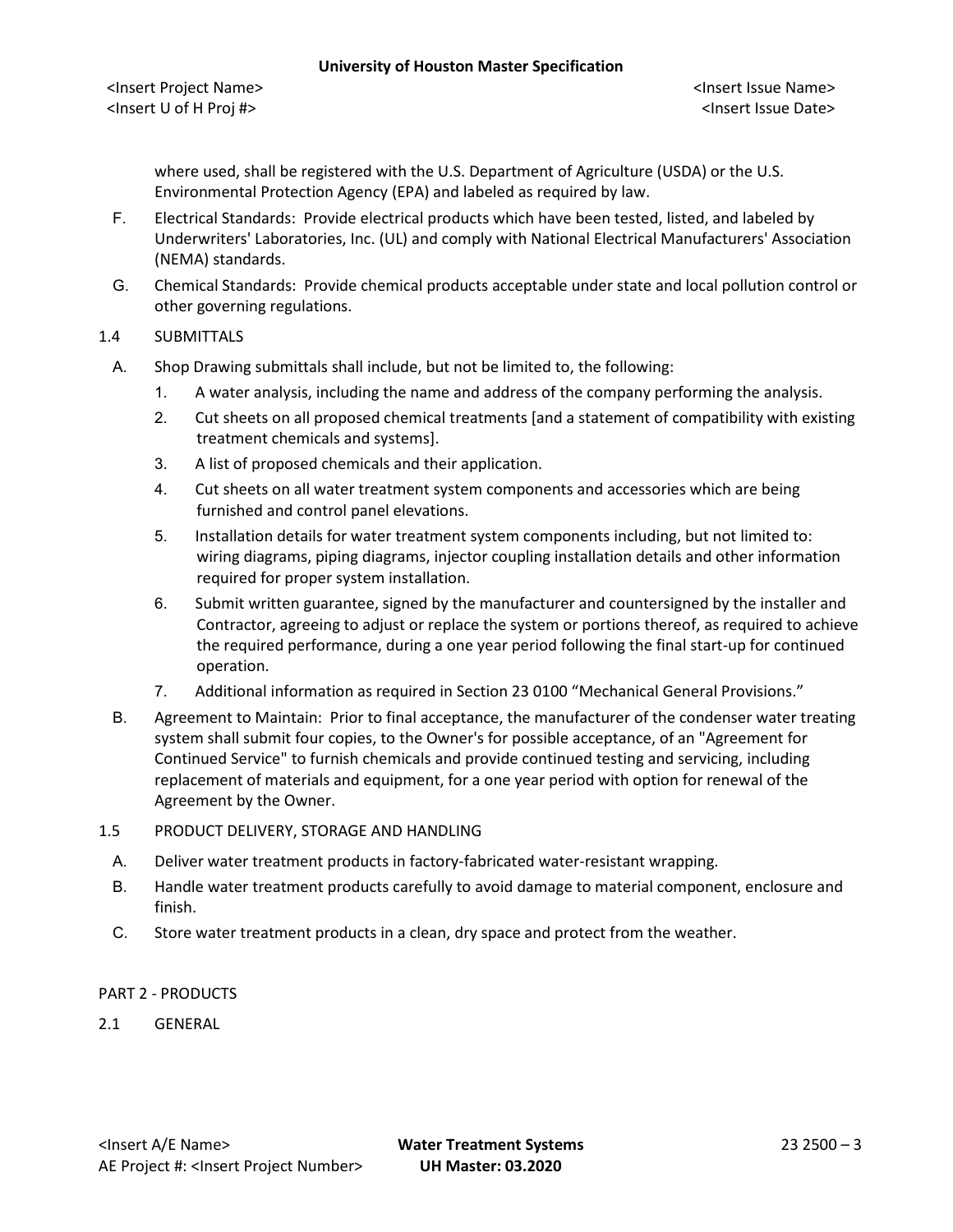- A. Water Analysis: Determine which chemicals to use from the results of a water sample analysis per ASTM D596 on a water sample taken from the building site by the system manufacturer. Provide ingredients necessary to achieve the desired water conditions.
- B. Boilout Chemicals: Use chemicals for boilout as recommended by the boiler manufacturer for removing internal coatings and preservatives added during the manufacturing process. Chemicals shall be equal to Nalco No. 2567 boilout compound.
- C. Pretreatment: Treat each piping system with chemicals to remove and permit flushing of mill scale, oil, grease, and other foreign matter. Chemicals shall be equal to Nalco No. 2569 prepping compound [and shall be compatible with existing water treatment systems, where in use.] Pretreatment and flushing shall be complete before system treatment is added to the system. Refer to Section 230300, "Basic Materials and Methods", for additional requirements.
- D. FDA and USDA Approval: Use only FDA and USDA-approved products in systems with direct connection to domestic water systems.
- E. Governing Laws: Ensure that neither products, waste, blowdown, nor other effluents violate local, state, EPA, or other agency regulations in effect in the project area.
- 2.2 CHILLED WATER AND HEATING WATER SYSTEMS

# [SELECT ONE OF THE FOLLOWING]

- **A. [Chemicals: Provide water treatment products which contain inhibitors that perform the following:**
	- 1. **Form a protective film to prevent corrosion and scale formation.**
	- 2. **Scavenge oxygen and protect against scale.**
	- 3. **Remain stable throughout operating temperature range.**
	- 4. **Are compatible with pump seals and other elements in the system.**
	- 5. **The inhibitor shall be a boron nitrate scale inhibitor compound, equal to Nalco No. 2536.**
	- 6. **Water treatment products shall be exactly the same as the chemicals used to treat the existing water system which is being expanded. Provide initial water treatment for the expanded water system with new water piping installed.]**
- **B. [Equipment: For each system, provide a 5 gallon pot-type feeder constructed of materials which are impervious to the products dispensed. Feeder shall be designed for not less than 200 psig operating pressure.]**

# [**OR**]

- **C. [Equipment: The existing water treatment equipment shall be used to inject new water treatment chemicals into the expanded water system.]**
- D. Chemicals: Furnish a [one] [two] year supply of closed system chemical treatment for prevention of corrosion in the system, including consulting services of a water treatment service engineer as described hereinabove. Coordinate delivery of chemicals with the Owner's representative.
- E. Test Kit: Provide test kit and a [one] [two] year supply of reagents for determining proper water conditions.
- 2.3 CONDENSER WATER SYSTEM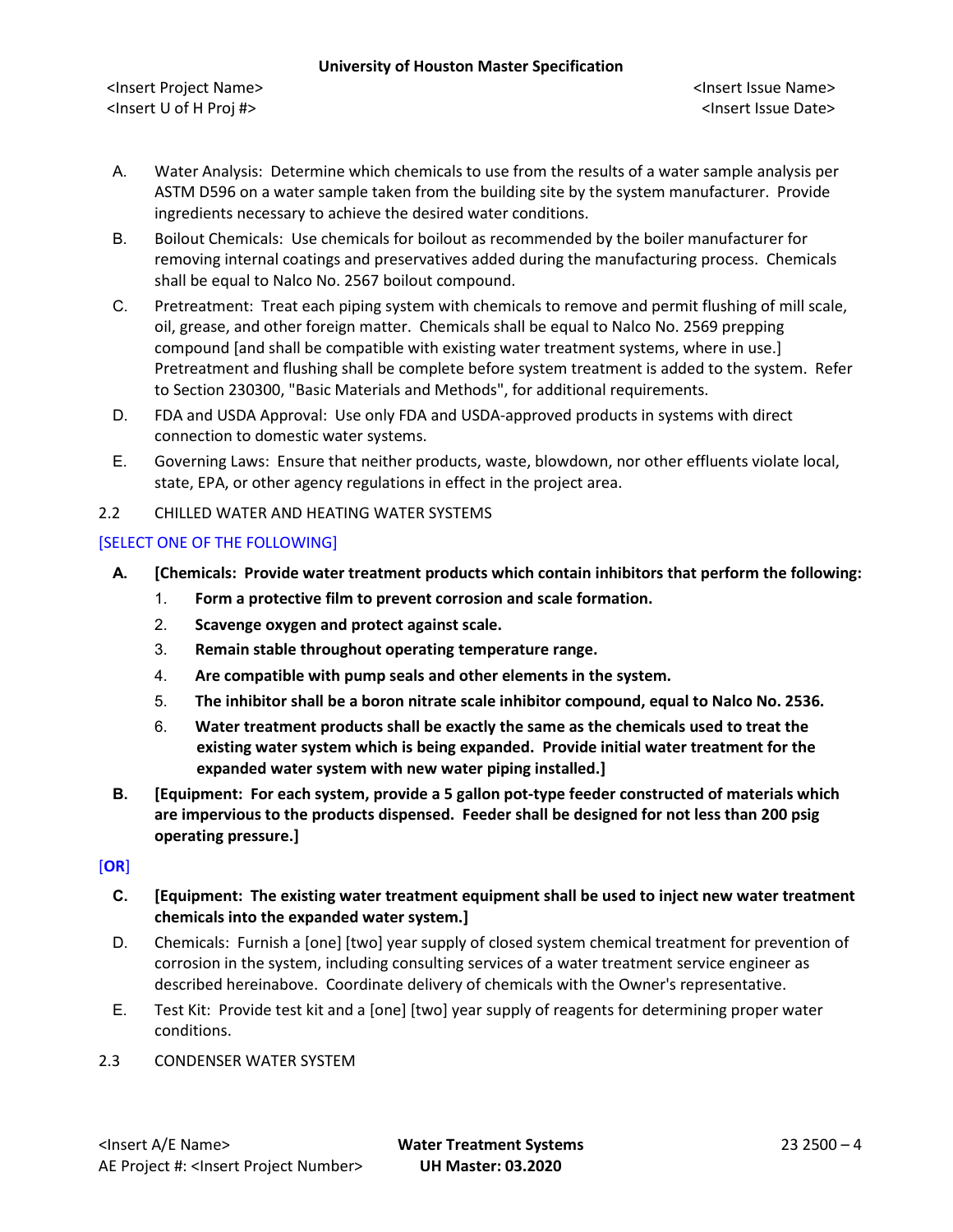- A. General: Provide a complete factory-fabricated automatic condenser water treatment system designed to monitor, record, and control:
	- 1. System alkalinity in a pH range that is noncorrosive.
	- 2. Total dissolved solids (TDS).
	- 3. System blowdown.
	- 4. Scaling and corrosion.
	- 5. Eliminate microbiological growth.
- B. Program: Use EZ-Board or Factory-Board mounted Nalco CW-Biopac and CW-G.2, Mogul WC-7.1, or an approved equal treatment program with a solid state impulse timer, a pH controller, a single channel event controller and a conductivity controller. The impulse timer shall be activated by an electric contact register water meter after a fixed volume of make-up water enters the system and shall proportionately control chemical feed to inhibit the formation of scale and corrosion. Acid feed for pH control shall be controlled independently by the pH controller using a system pH sensor. Total dissolved solids will be monitored as conductivity by the conductivity controller and shall be controlled through bleed-off. Biocide and algaecide feed shall be controlled to inhibit biological growth.
- C. Equipment: Provide water treatment equipment including, but not limited to, the following:
	- 1. A prewired NEMA 1 control panel including:
		- a. One solid state timer.
		- b. A pH meter with 0-14 pH range control output contacts with adjustable ranges, alarm contacts with adjustable ranges and a measure/standby switch.
		- c. A single channel event recorder with a one year supply of chart paper with selector switch for recording pH or conductivity.
		- d. An adjustable conductivity controller with a 0-5000 MMHO range.
		- e. Chemical pump starters.
		- f. A main power switch and input fuse.
		- g. HOA Switches for each system facility.
		- h. Door mounted indicating lamps for power on, inhibitor feed, acid feed and bleed-off.
	- 2. A pH probe with mounting assembly and connecting cable.
	- 3. A TDS (conductivity) probe with mounting assembly and connecting cable.
	- 4. Corrosion resistant chemical feed pumps with tubing and extended foot valve assemblies and level sensors (total of four).
	- 5. In-line sample pump, interlocked with the condenser water pumps.
	- 6. Makeup water meter with electric contacting register.
	- 7. Corporation stop and injection assembly.
	- 8. Solenoid valves for bleed-off and system isolation.
	- 9. A flow indicator manual control valve for bleed-off.
	- 10. Bleed-off water meter.
	- 11. Chemical drum level gauges.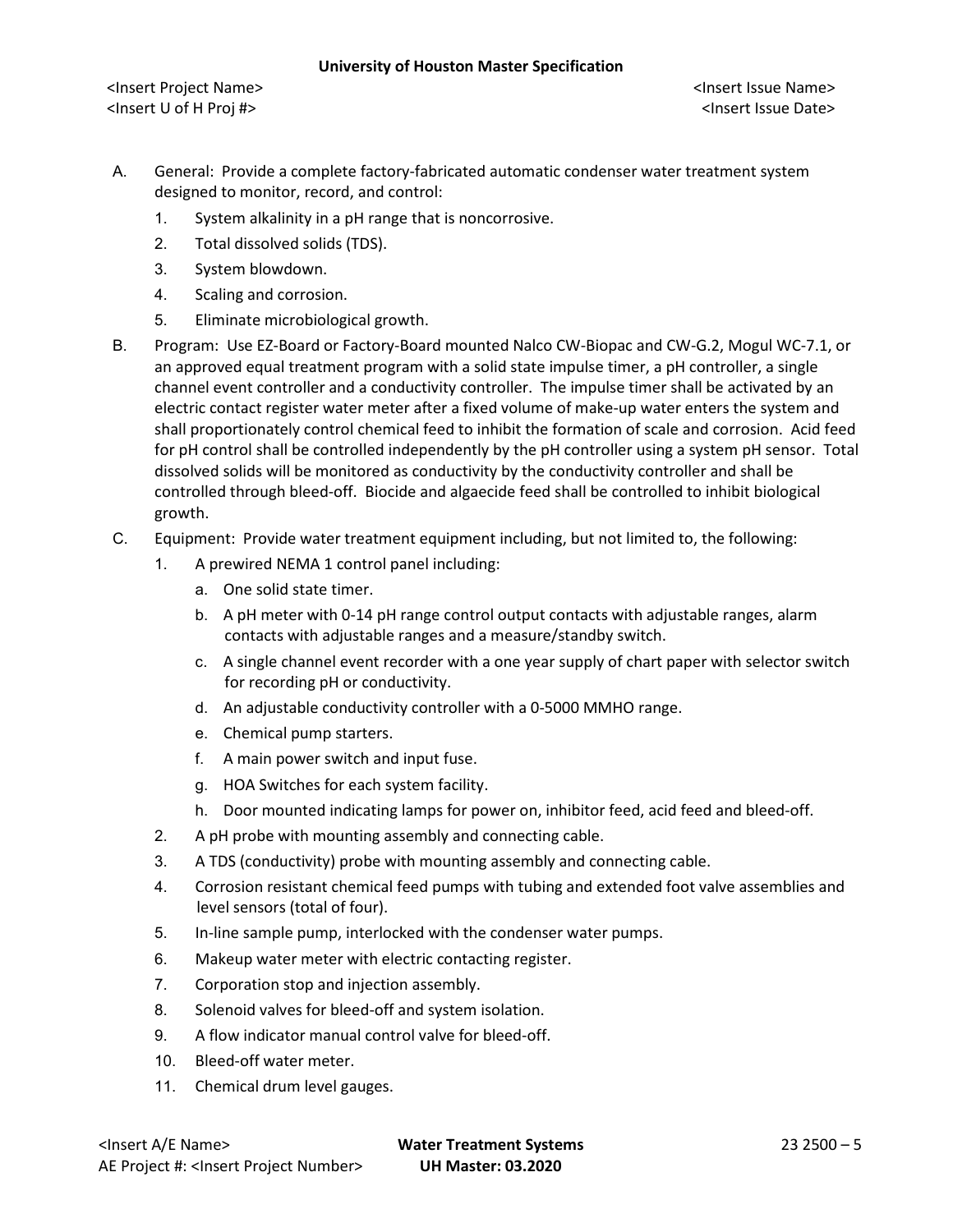- 12. A test kit, consisting of four 10 ml burettes, all necessary glassware, pH color comparator, and **a [one] [two]** year supply of reagents to perform the following analyses:
	- a. M Alkalinity.
	- b. Chloride.
	- c. Calcium hardness.
	- d. pH.
	- e. Inhibitor.
- 13. A **[one] [two]** year supply of condenser water treatment to inhibit the formation of scale, corrosion and algae, including consulting services of a water treatment service Engineer as described hereinabove. Coordinate delivery of chemicals with the Owner's representative.

# 2.4 GLYCOL SYSTEM TREATMENT

- A. Chemicals: Provide water treatment products which contain inhibitors that perform the following:
	- 1. Form a protective film to prevent corrosion and scale formation.
	- 2. Scavenge oxygen and protect against scale.
	- 3. Remain stable throughout operating temperature range.
	- 4. Are compatible with pump seals and other elements in the system.
	- 5. The inhibitor shall be a boron nitrate scale inhibitor compound, equal to Nalco No. 2536 and shall be compatible with the proposed glycol solution to be used.
- B. Equipment: For each system, provide a 5 gallon pot-type feeder constructed of materials which are impervious to the products dispensed. Feeder shall be designed for not less than 200 psig operating pressure.
- C. Test Kit: Provide test kit and a one year supply of reagents for determining proper water conditions.
- 2.5 GLYCOL SYSTEM FILLING
	- A. General: Furnish and install provisions to allow glycol to be added to the closed loop glycol piping system and to allow system samples to be taken for analysis.
	- B. Glycol: Add glycol to the filled and treated piping system to provide a 30% glycol/water solution suitable to protect the system from freezing at temperatures down to 5°F. Glycol used for system filling shall be commercial ethylene glycol, Union Carbide Ucartherm, Dow Chemical Dowtherm SR-1, Texaco E.G. Heat Transfer Fluid 100 or an approved equal
	- C. Test Kit: Provide a test kit for determining the percentage of glycol in the system.
- 2.6 STEAM BOILER FEEDWATER TREATMENT
- A. General:
	- 1. Provide chemical treatment as required to provide a protective film to prevent corrosion and scale formation, to scavenge oxygen and to protect against scale.
	- 2. Provide a boiler feedwater treatment system to proportionately control chemical treatment and dissolved solids. An impulse timer shall be actuated by an electric contact register water meter after a fixed volume of make-up water passes into the boiler feed system. The impulse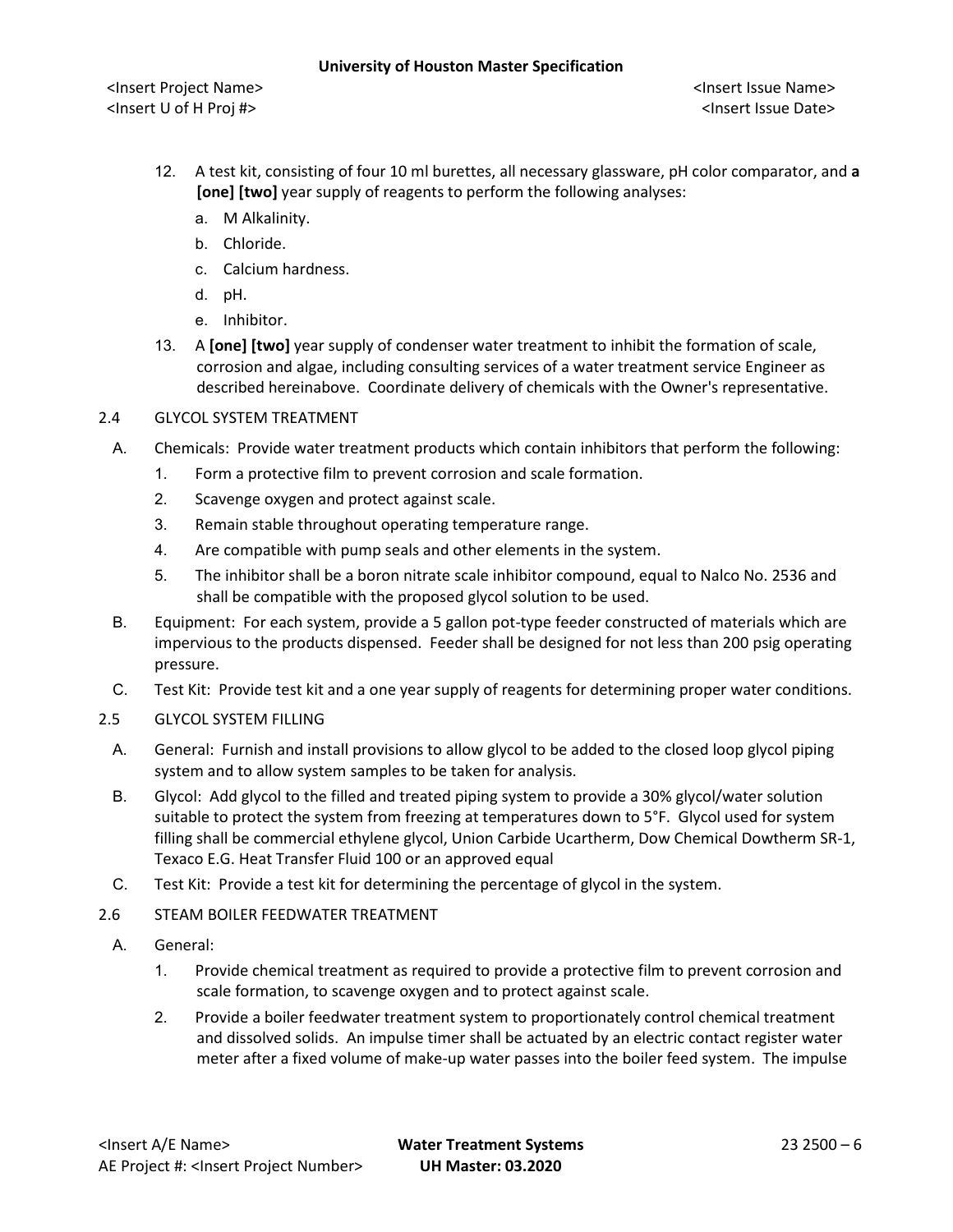timer shall control the pumping of chemical treatment to the boiler, and proportionately control dissolved solids through blowdown.

- B. Equipment: Furnish and install water treatment equipment including, but not limited to, the following:
	- 1. A prewired NEMA 1 control panel including:
		- a. One solid state timer.
		- b. A three channel event recorder with a one year supply of chart paper with selector switch for recording pH or conductivity.
		- c. An adjustable conductivity controller with a 40-6000 MMHO range.
		- d. Chemical pump starters.
		- e. A main power switch and input fuse.
		- f. HOA Switches for each system facility.
		- g. Door mounted indicating lamps for power on, oxygen scavenger feed, scale control feed and bleed-off for each boiler.
		- h. Blowdown Test Switch for each boiler.
	- 2. A TDS (conductivity) probe with mounting assembly and connecting cable for each boiler.
	- 3. Corrosion resistant chemical feed pumps with tubing, extended foot valve assemblies and tank assembly.
	- 4. Pre-piped blowdown assembly with throttling valve, for each boiler.
	- 5. Boiler injection nozzles.
	- 6. Prefabricated corrosion test coupon bypass assembly.
	- 7. A flow indicator manual control valve for bleed-off, for each blowdown bypass.
	- 8. De-aerator injection nozzle.
	- 9. Water meter with electric contact register for [de-aerator] [boiler] make-up.
	- 10. Chemical tank level gauges.
	- 11. A test kit, consisting of four 10 ml burettes, all necessary glassware, pH color comparator, and a **[one] [two]** year supply of reagents to perform the following analyses:
		- a. Phosphates.
		- b. M Alkalinity.
		- c. Chloride.
		- d. Calcium hardness.
		- e. pH.
		- f. Inhibitor.
		- g. Neutralizing amines.
	- 12. Furnish **[one] [two]** year's supply of the chemical treatment to prevent oxygen pitting corrosion in the steam boiler and feedwater piping system. This oxygen scavenger formula will be separate formula fed directly to the feedwater storage section of the de-aerating heater system. The chemical formula provided will be compatible with system materials of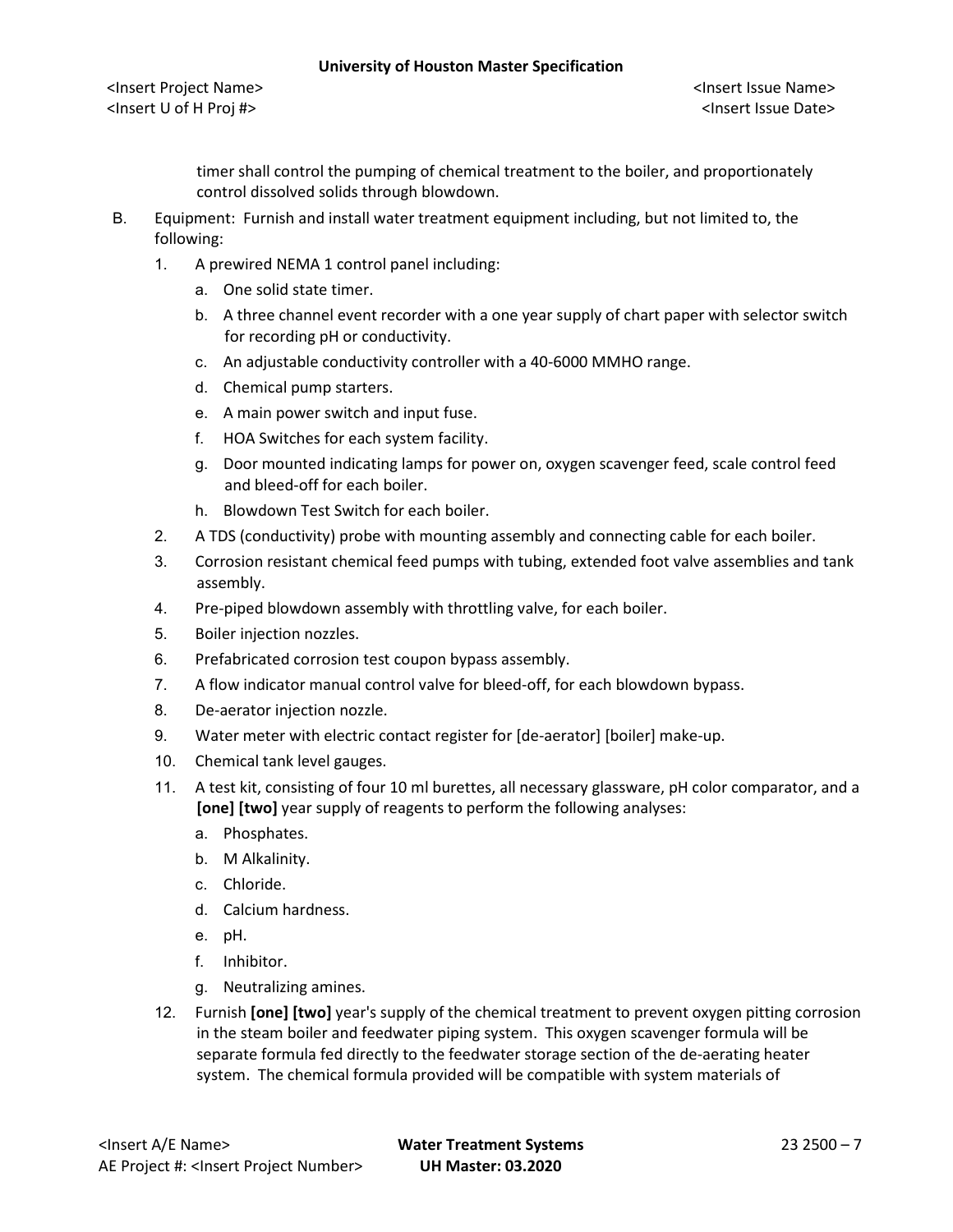construction and operating conditions and will comply with all applicable regulatory agencies. Coordinate delivery of chemicals with the Owner's Representative.

13. A **[one] [two]** year supply of chemical treatment to inhibit the formation of scale, corrosion and algae, including consulting services of a water treatment service engineer as described hereinabove. Coordinate delivery of chemicals with the Owner's representative.

# PART 3 - EXECUTION

### 3.1 PIPING SYSTEMS PREPARATION

- A. General: After piping systems are erected and proven free of leaks, administer chemicals required for preparation treatment and flushing. Apply chemicals for the time period and in the concentration recommended by the water treatment manufacturer for this portion of the Work. Refer to Section 23 0300 "Basic Materials and Methods" for additional treatment and flushing requirements.
- B. Testing: Perform test procedures and submit a written report of test conditions and results to the Engineer. If test results are unsatisfactory, repeat preparation treatment as necessary to achieve test results approved by the Owner's insurance carrier and the Engineer.
- 3.2 BOILER BOILOUT:
- A. General: Perform boiler boilout using procedures and products as recommended by boiler manufacturer.
- 3.3 FLUSHING:
	- A. General: Drain preparation and boilout products from systems. Flush with clean water until system tests prove systems are free of preparation and boilout products and other contaminants prior to administering system water treatment as specified. Refer to Section 230300 for additional requirements.
- 3.4 CHILLED WATER AND HEATING WATER SYSTEMS
- A. General: Install chemical feed and sampling connections in system piping as detailed on the Drawings and as required.
- B. Verification: Verify that pretreatment and flushing have been completed as specified in Section 23 0300 "Basic Materials and Methods."
- C. Treatment: Install initial treatment in closed systems.
- 3.5 CONDENSER WATER SYSTEM
- A. Installation:
	- 1. Verify that pretreated and flushing have been completed in accordance with Section 23 0300 "Basic Materials and Methods."
	- 2. Install an extra heavy steel coupling in the circulating water line, welded at 30°F to 45°F angle with inboard end pointing in direction of flow.
	- 3. Install the corporation stop and injection assembly in the steel coupling with the PVC injector tube inserted completely with discharge end at the center of the circulating water line.
	- 4. Install the chemical pumps and control panel near the injection point and connect pump discharge line to the injection point.
	- 5. Install water meter with shut-off valves and bypass.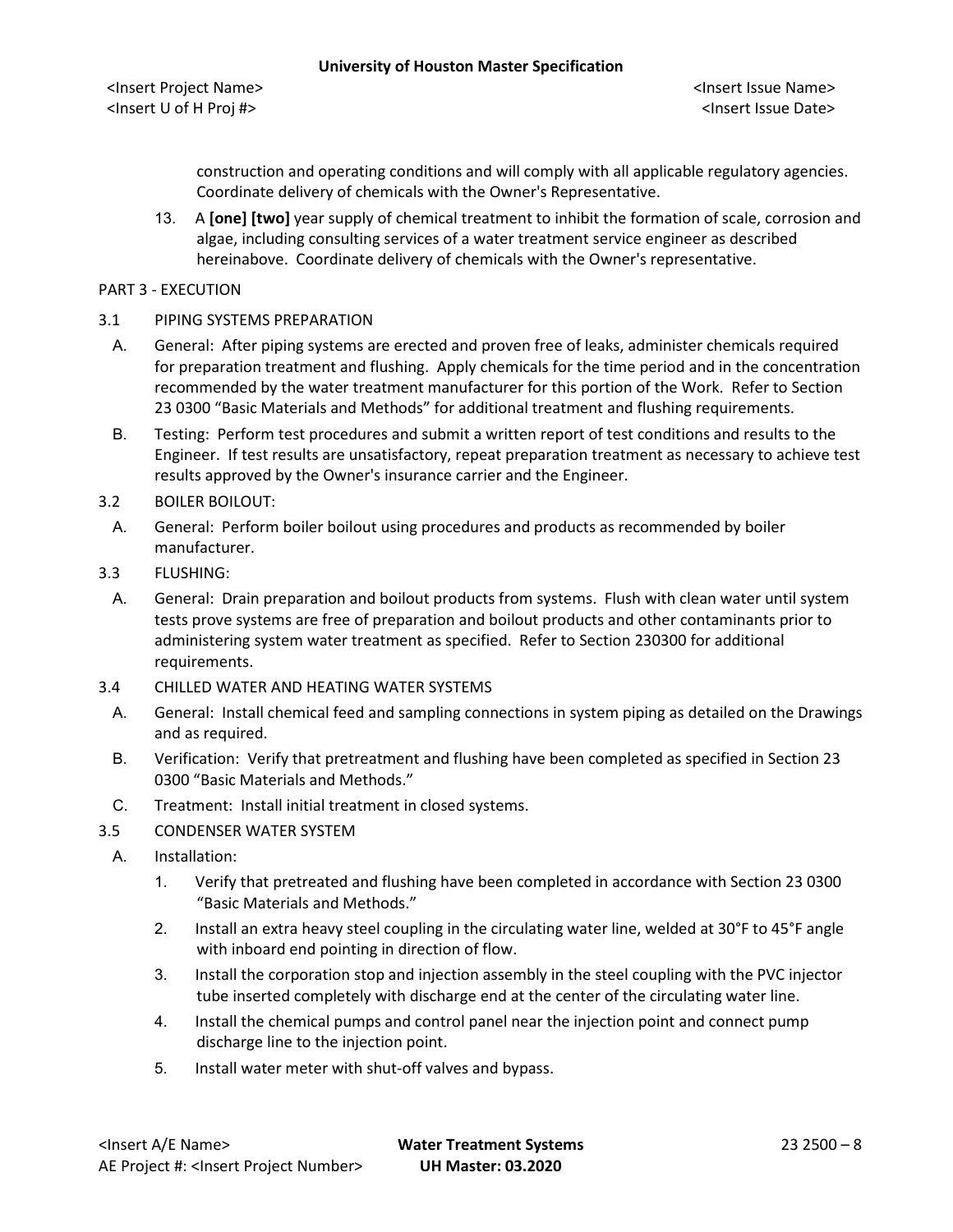<Insert Project Name> <Insert Issue Name> <Insert U of H Proj #> <Insert Issue Date>

- 6. Install a bleed-off line with gate valve, solenoid valve, and control valve from the circulating water line, discharging into an open funnel which is connected to a floor drain.
- 7. Install a 3/4" by-pass line for control sensors across the circulating pump with shut-off valves, solenoid valve, pH probe and housing, conductivity probe and housing and flow indicator.
- 8. Provide a 120 volt manual starter (manual reset type) at the control panel and interlocked with the condenser water pumps to prevent pumping treatment and bleed-off without circulation. Wire the control panel to the water meter, chemical pumps, sensing probes and solenoid valves. The 120 volt power supply to the manual starter will be furnished under Division 26.
- 9. Provide a 1/2" Schedule 80 A106 pipe for acid from the acid feed pump to the cooling tower basin.
- B. Start-up Procedures: During condenser cooling water system start-up, operate condenser water treating system (after charging with specified chemicals) to maintain the required steady-state characteristics of cooling water. Demonstrate system operation to Owner's operating personnel.
- C. Reports: Prepare certified test report for each required water performance characteristic. Comply with following ASTM standards, where applicable:
	- 1. ASTM D859 Tests for Silica in Water and Waste Water.
	- 2. ASTM D1067 Tests for Acidity or Alkalinity of Water.
	- 3. ASTM D1068 Tests for Iron in Water and Waste Water.
	- 4. ASTM D1126 Tests for Hardness in Water.
	- 5. ASTM D1128 Identification of Types of Microorganisms and Microscopic Matter in Water and Waste.
	- 6. ASTM D3370 Sampling Water.
- D. Water Chemistry: Where water chemistry substantiates that pH control is not necessary, chemical feed shall be based on water make-up quantities. Water analysis shall be based on the full parameters of operation and all possible supplies. A water meter on the make-up water shall be used in conjunction with a TDS bleed control. pH control may be omitted where "M" alkalinity does not exceed 500 PPM and pH range is 8.2 to 9.4. Total hardness will be the determining factor along with the technical limitations of the inhibitors.
- 3.6 GLYCOL SYSTEM
	- A. General: Install chemical/glycol feed and sampling connections in system piping as detailed on the Drawings and as required.
	- B. Verification: Verify that pretreatment and flushing have been completed as specified in Section 23 0300 "Basic Materials and Methods."
- C. Treatment: Install initial treatment and initial glycol fill in system
- 3.7 STEAM BOILER FEEDWATER SYSTEM
	- A. Installation:
		- 1. Verify that pretreated and flushing have been completed in accordance with Section 23 0300 "Basic Materials and Methods.".
		- 2. Install the de-aerator injection nozzle.
		- 3. Install the boiler injection nozzles.